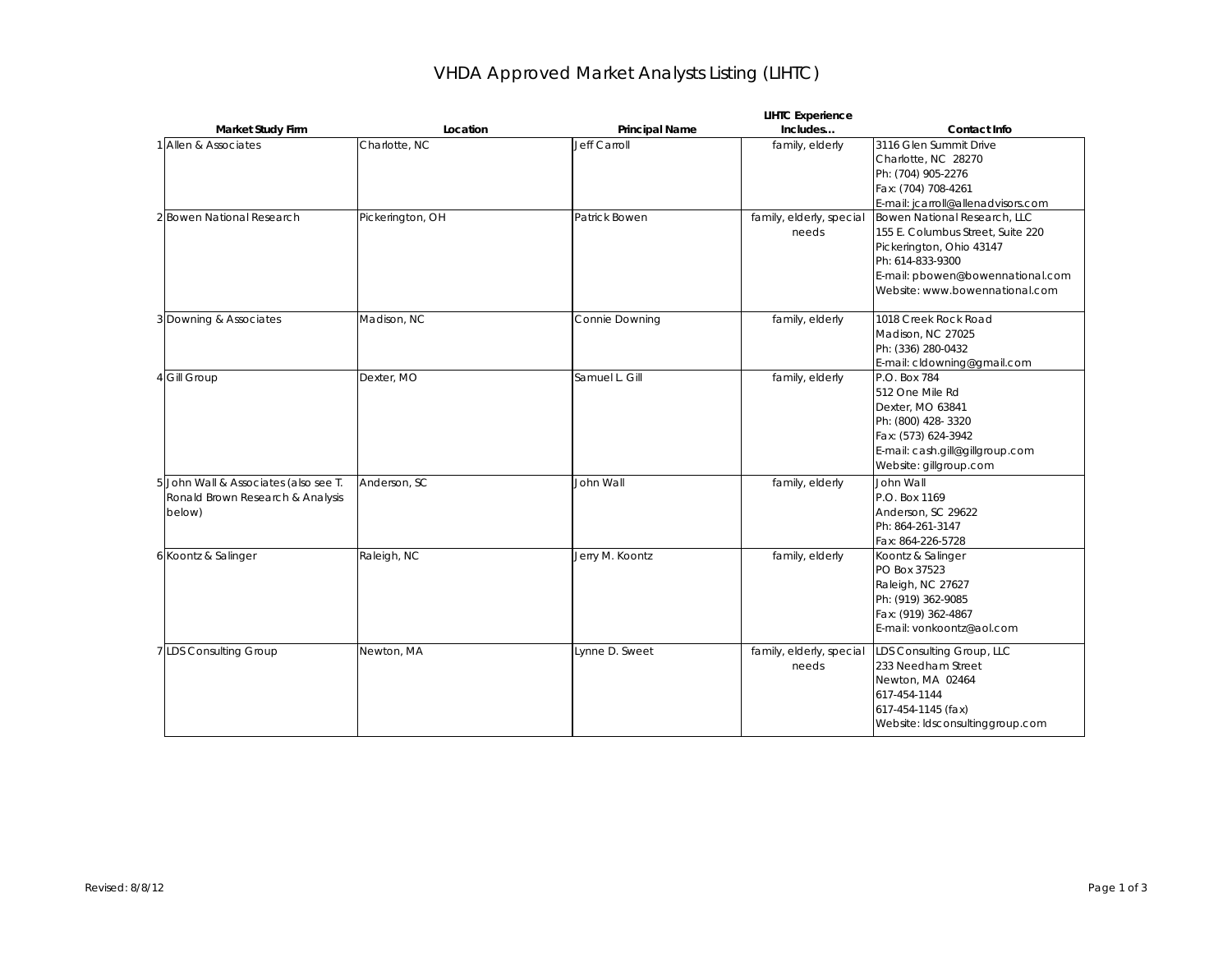## VHDA Approved Market Analysts Listing (LIHTC)

| 8 Market Analyst Professionals                                                      | Minneapolis, MN    | Chris Vance         | needs                             | family, elderly, special Market Analyst Professionals<br>5400 Washburn Ave S<br>Minneapolis, MN 55410<br>Ph: (248) 515-0496<br>Fax: (815) 417-6310<br>E-mail: cavance@mindspring.com |
|-------------------------------------------------------------------------------------|--------------------|---------------------|-----------------------------------|--------------------------------------------------------------------------------------------------------------------------------------------------------------------------------------|
| 9 MG Miller Valuations                                                              | Richmond, VA       | Michael G. Miller   | family, elderly, special<br>needs | <b>MGMiller Valuations</b><br>5316 Patterson Ave<br>Richmond, VA 23226<br>Ph: (804) 289-2190<br>Fax: (804) 288-3355<br>E-mail: AnnaJ@MGMiller.com<br>Website: MGMiller.com           |
| 10 Novogradac & Co LLP                                                              | Bethesda, MD       | H. Blair Kincer     | family, elderly                   | Novogradac & Company LLP<br>4520 East West Highway, Suite 615<br>Bethesda, MD 20814<br>Ph: 240-235-1705<br>Fax: 240-235-1702<br>Website: novogradac.com                              |
| 11 Real Property Research Group                                                     | D.C./Baltimore/ATL | Robert M. Lefenfeld | family, elderly                   | Real Property Research Group, Inc.<br>10400 Little Patuxent Parkway<br>Suite 450<br>Columbia, MD 21044<br>Ph: (410) 772-1004 ext 6101<br>Fax: (410) 772-1110<br>E-mail: Bob@rprg.net |
| 12 S. Patz & Associates, Inc.                                                       | Potomac Falls, VA  | Stu Patz            | family, elderly, special<br>needs | S. Patz & Associates, Inc.<br>46175 Westlake Drive #400<br>Potomac Falls, VA 20165<br>Ph: (703) 421-8101<br>Fax: (703) 421-8109<br>E-mail: spatzec@comcast.net                       |
| 13 Shaw Research & Consulting                                                       | Bad Axe, MI        | Steven R. Shaw      | family, elderly                   | Shaw Research & Consulting<br>P.O. Box 38<br>Bad Axe, MI 48413<br>Ph: (989) 415-3554<br>Fax: (989) 803-5904<br>E-mail: steveshaw@shaw-research.com                                   |
| 14 Vogt Santer Insights                                                             | Columbus, OH       | Rob Vogt            | family, elderly                   | 869 West Goodale Boulevard<br>Columbus, Ohio 43212<br>Ph: (614) 224-4300<br>Fax: (614) 225-9505<br>Email: robv@vsinsights.com<br>Website: www.vsinsights.com                         |
| 15 T. Ronald Brown Research & Analysis Cary, NC<br>(formerly of John Wall & Assoc.) |                    | . Ronald Brown      | family, elderly                   | T. Ronald Brown<br>P.O. Box 1294<br>Cary, NC 27512<br>Ph: (919) 342-9380<br>F-mail: trb@tronaldbrown.com                                                                             |